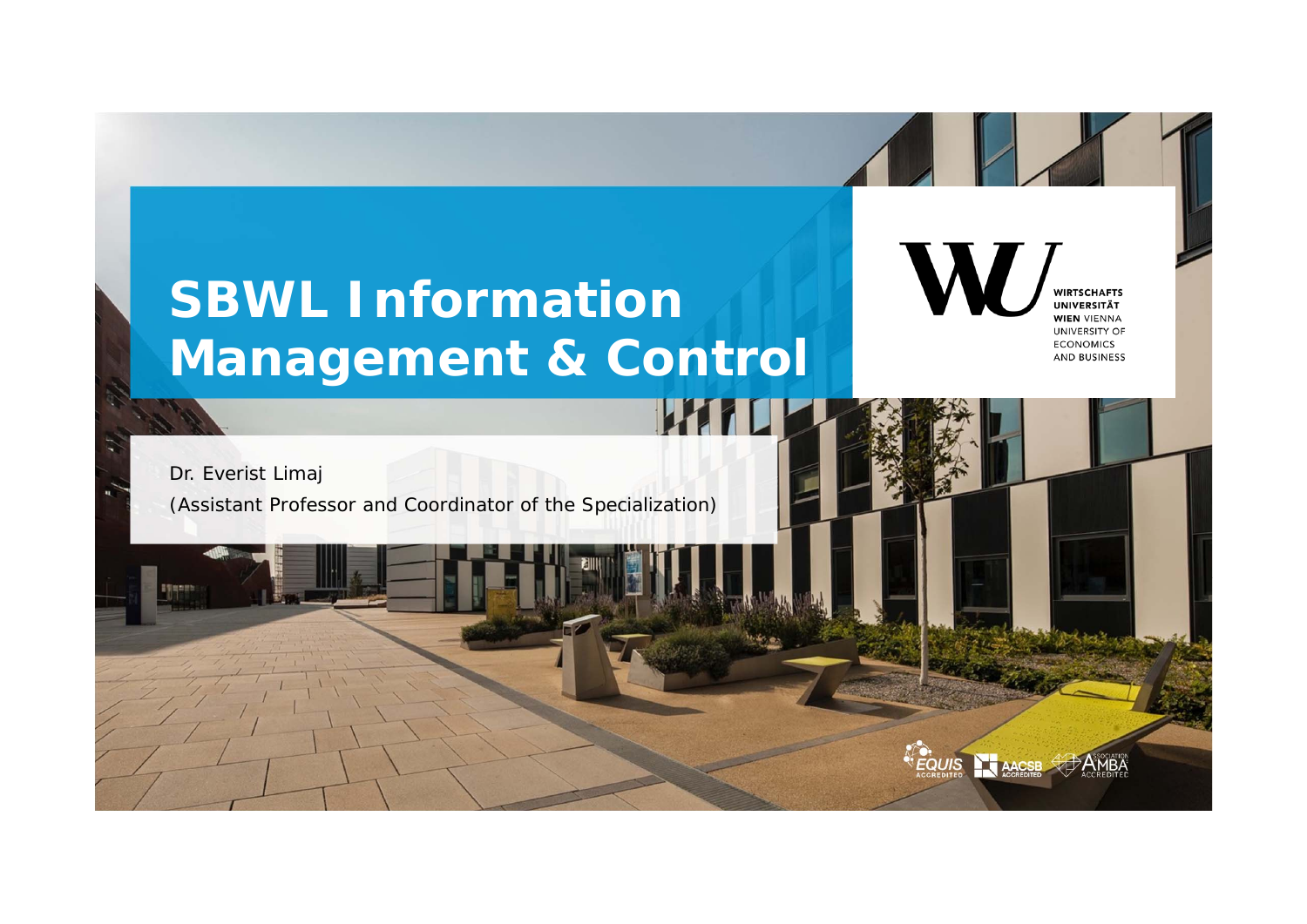# **SBWL Information Management & Control**



Focus: **Management of Information Systems (IS)** 

### in a highly **digitalized business environment**

- I. How to govern IS and provide strategy alignment?
- $\overline{\phantom{a}}$ How to manage the selection and development of IS?
- Ī. How to optimize IS operations and manage related risks?
- $\overline{\phantom{a}}$  The lectures are …
	- г … very current and future-oriented in particular serving the on-going **business digitalization and transformation** trends
	- $\overline{\phantom{a}}$ … research-led and also highly relevant for practice
	- $\overline{\phantom{a}}$ … enriched by presentations from business managers and SBWL alumni



2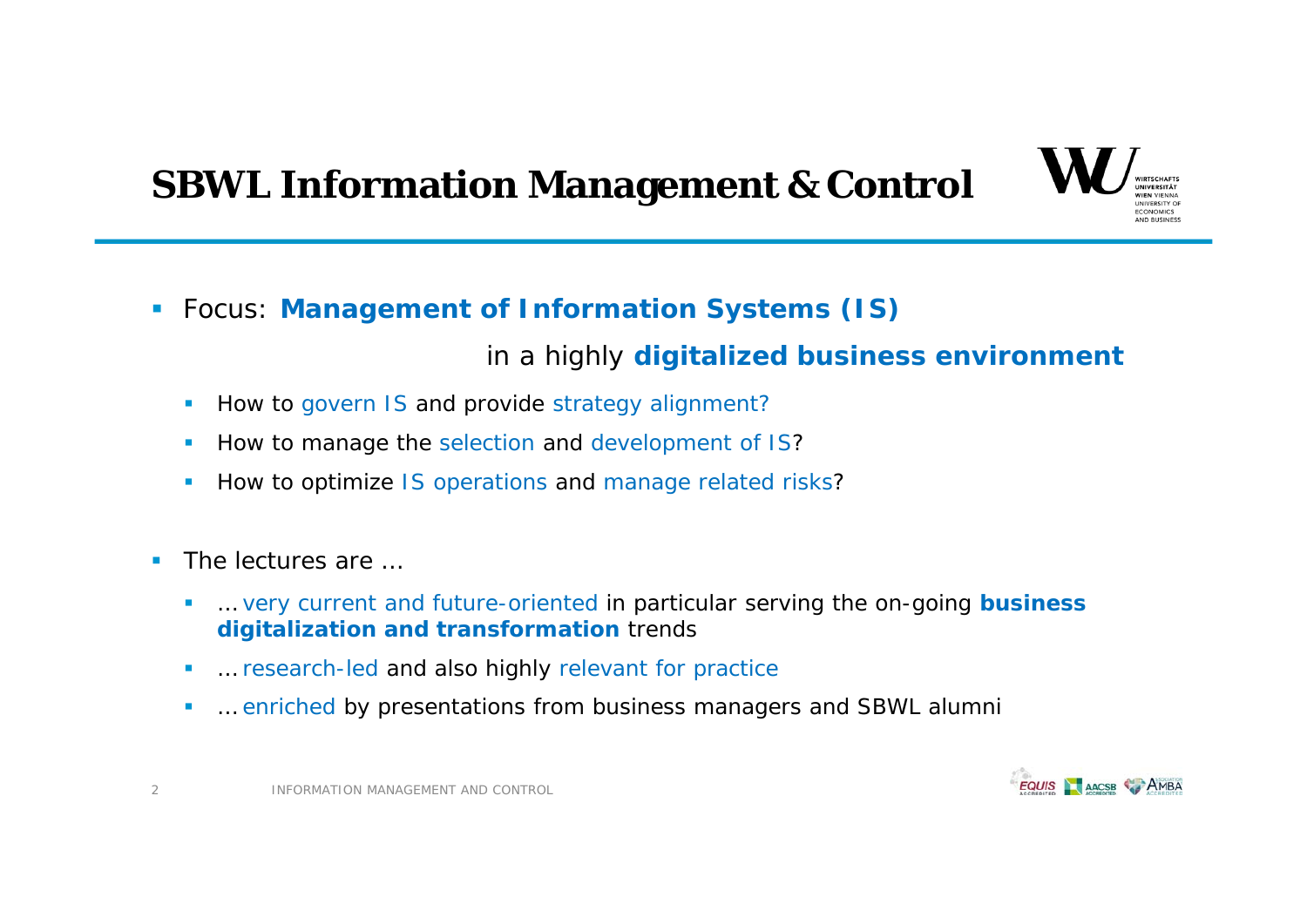

### **What we offer …**

- (… or why you should chose this specialization)
	- Advanced **management abilities AND** a profound **knowledge** of **Information Systems (IS)** in a **corporate environment**
	- $\mathcal{L}_{\mathcal{A}}$  Assessment and optimization of **performance** of (selected) ISrelated **processes and projects**
	- $\mathcal{L}_{\mathcal{A}}$  Applicable knowledge concerning the **evaluation and control of IS**  in companies
	- $\overline{\phantom{a}}$  The ability to develop and analyse (even) new and innovative approaches in **digitalization of business processes**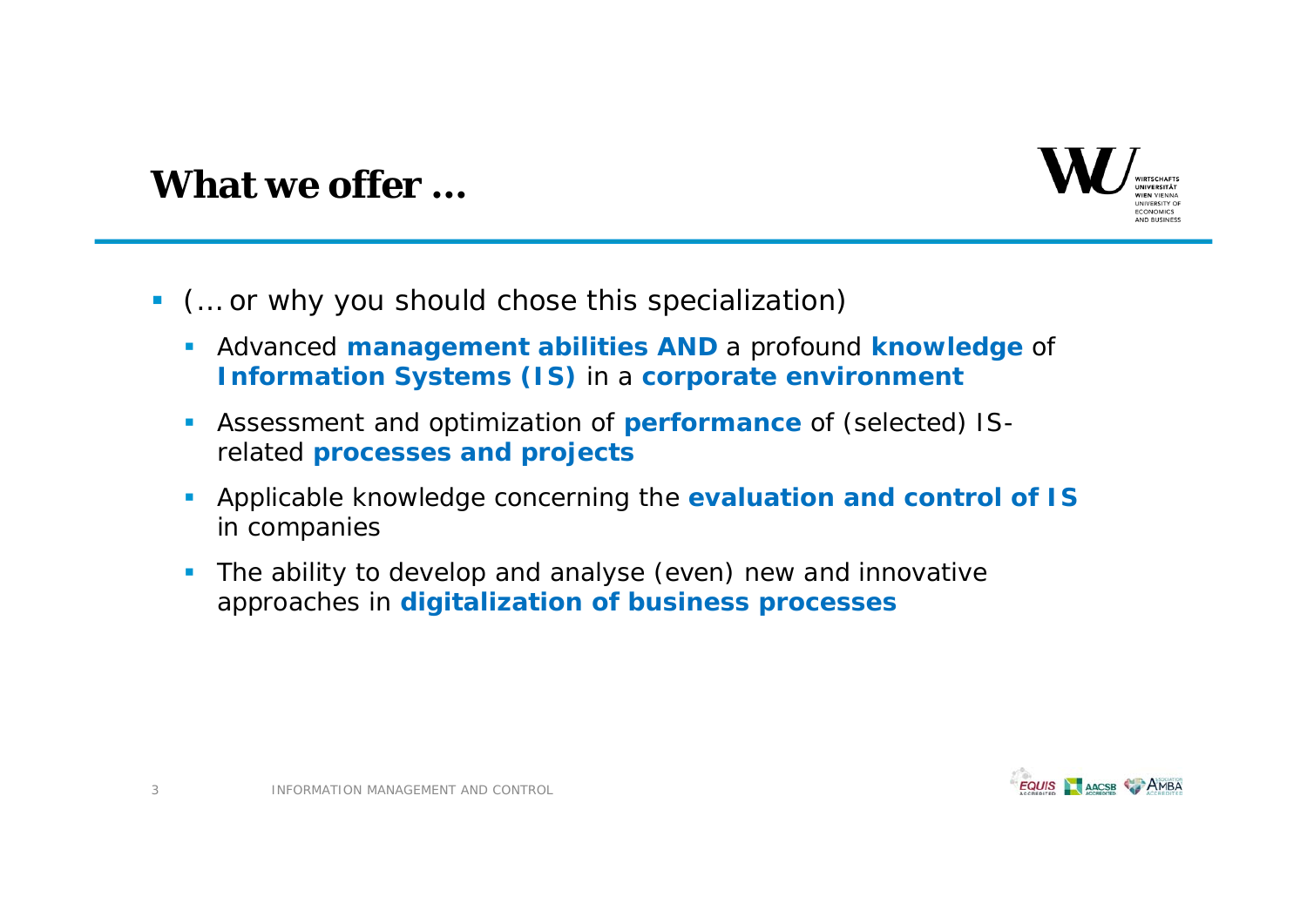

# **… what you should bring with you**

- (… or how well the specialization fits your interests)
	- $\mathcal{L}_{\rm{eff}}$  Passion for **contemporary technologies** in a **corporate environment**
	- $\mathcal{L}_{\mathcal{A}}$  Interest for **corporate challenges** and how they can be addressed and managed with the help an of **Information Systems (IS)**
	- Being open-minded for new and **innovative** IS solutions
	- Interest in **analytical and structured management approaches**
	- Г The urge to trigger a **well-founded and highly relevant career path** dealing with management issues of **business digitalization**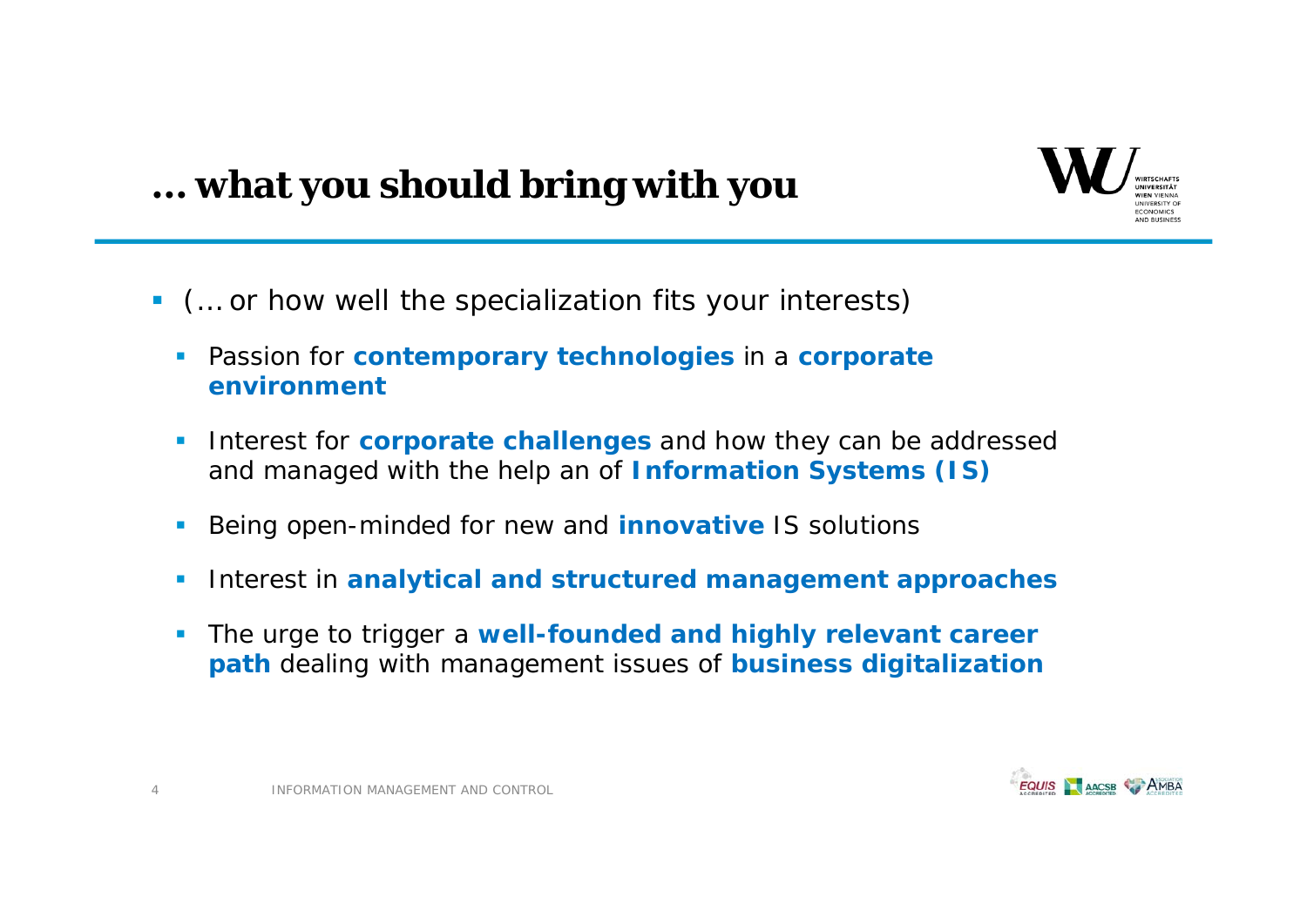### **VIEN VIENNA ECONOMICS** AND BUSINESS

# **Typical Jobs for Alumni**

- **IS/IT Manager**
- **IS/IT Service Manager**
- IT/Information Security Manager
- IT Project Manager
- $\blacksquare$ Information/IT Quality Manager
- $\mathcal{L}_{\mathcal{A}}$ IT Auditor
- $\mathcal{L}_{\mathcal{A}}$ IT Risk Manager
- $\mathbf{E}^{\text{max}}$ IT Change and Innovation Manager
- **IT Strategist**
- $\mathbf{r}$ IT Consultant
- ٠ IT Decision Maker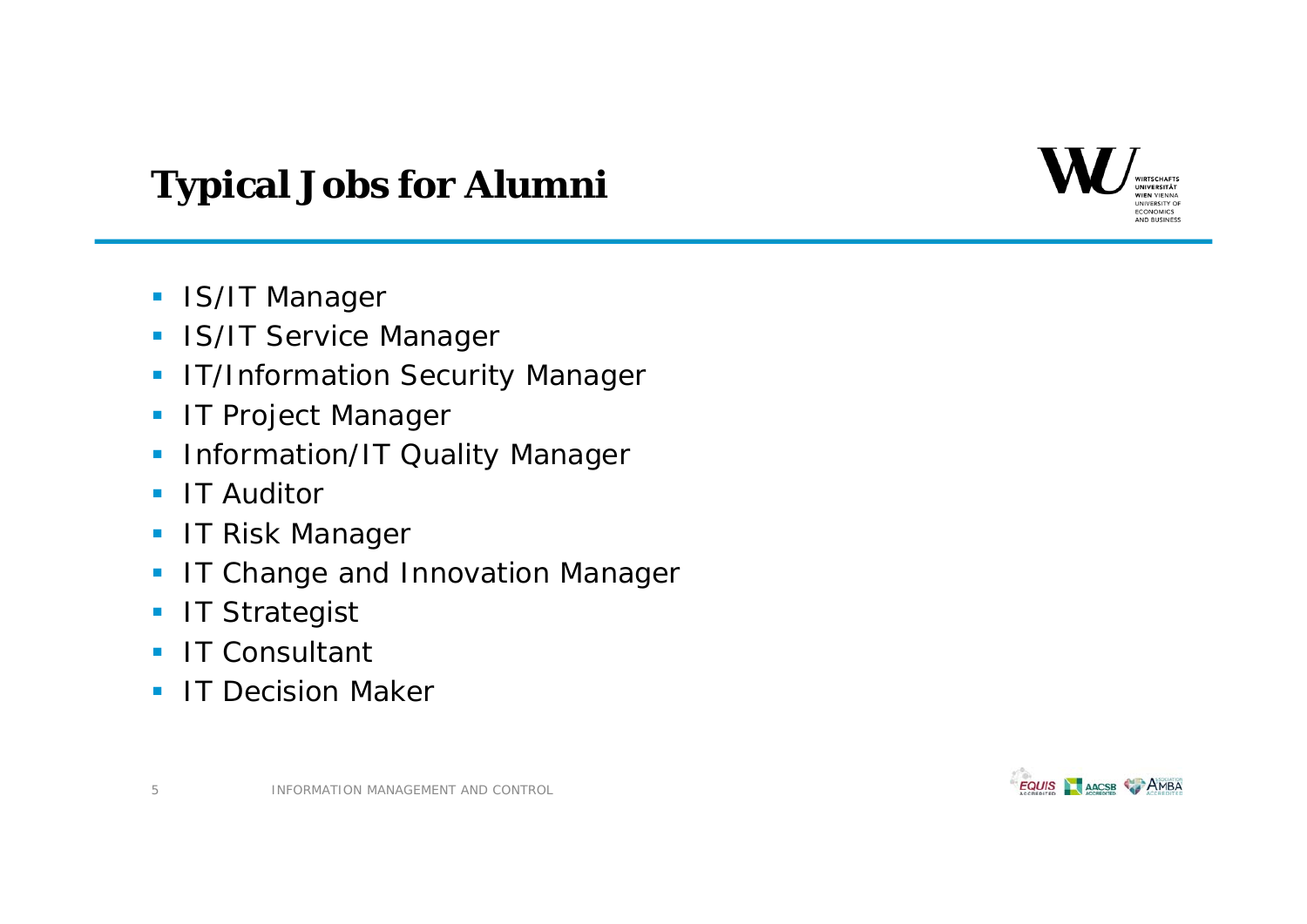## **SBWL - Structure**





INFORMATION MANAGEMENT AND CONTROL

6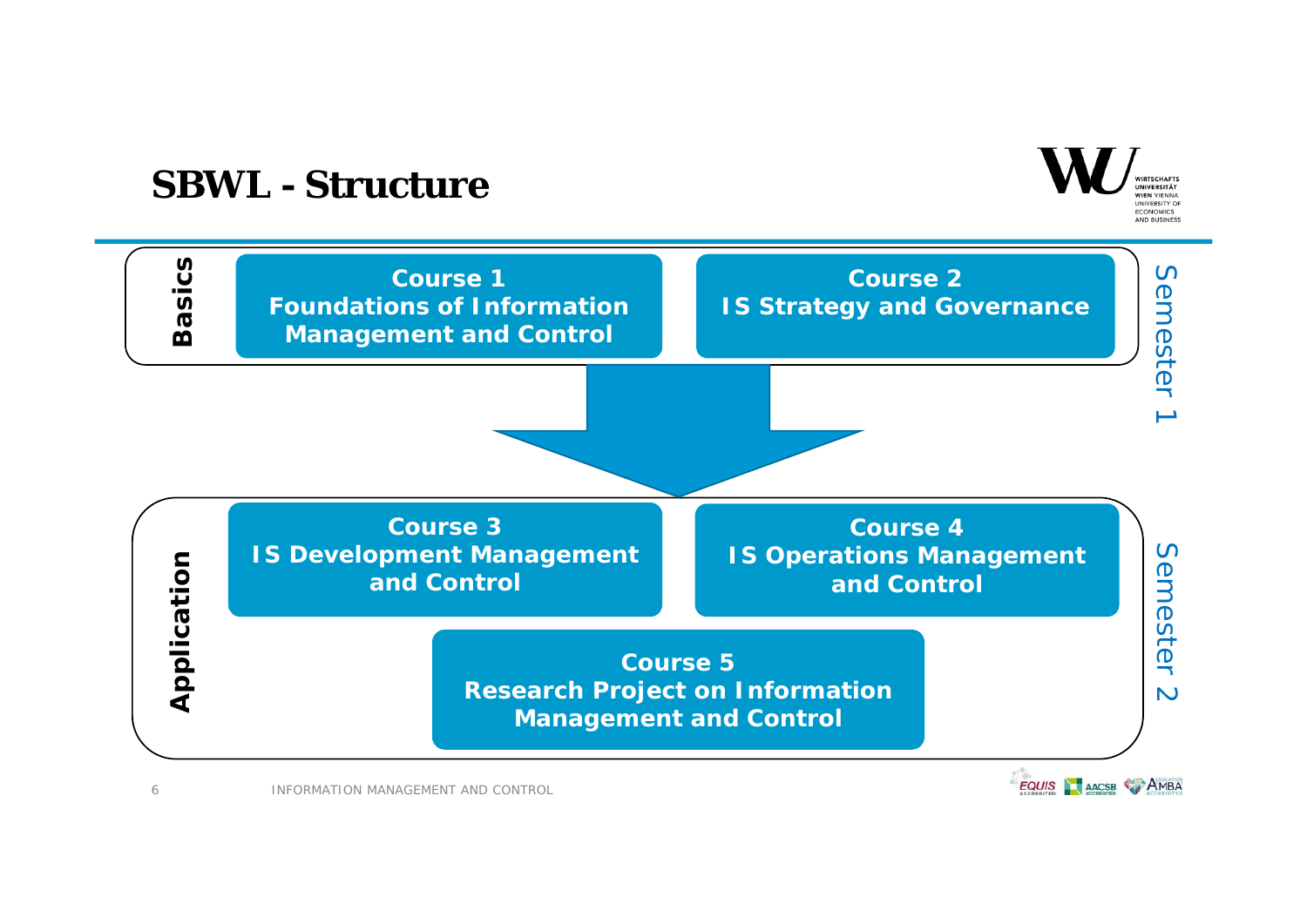# **Course 1 - Foundations of Information Management and Control**



Goal:

Achieve a basic **understanding** concerning the most **important** 

**information systems** used in a **business context** as well as **roles**

related to IT in companies

- г Content:
- Г Develop a basic understanding concerning **current information technology (IT) and IS/IT services**
- **Corporate Software Systems** on different organizational levels as well as **Operating Systems**
- $\mathcal{L}_{\mathcal{A}}$ **Common roles** in the IT department
- **Social issues** of information systems

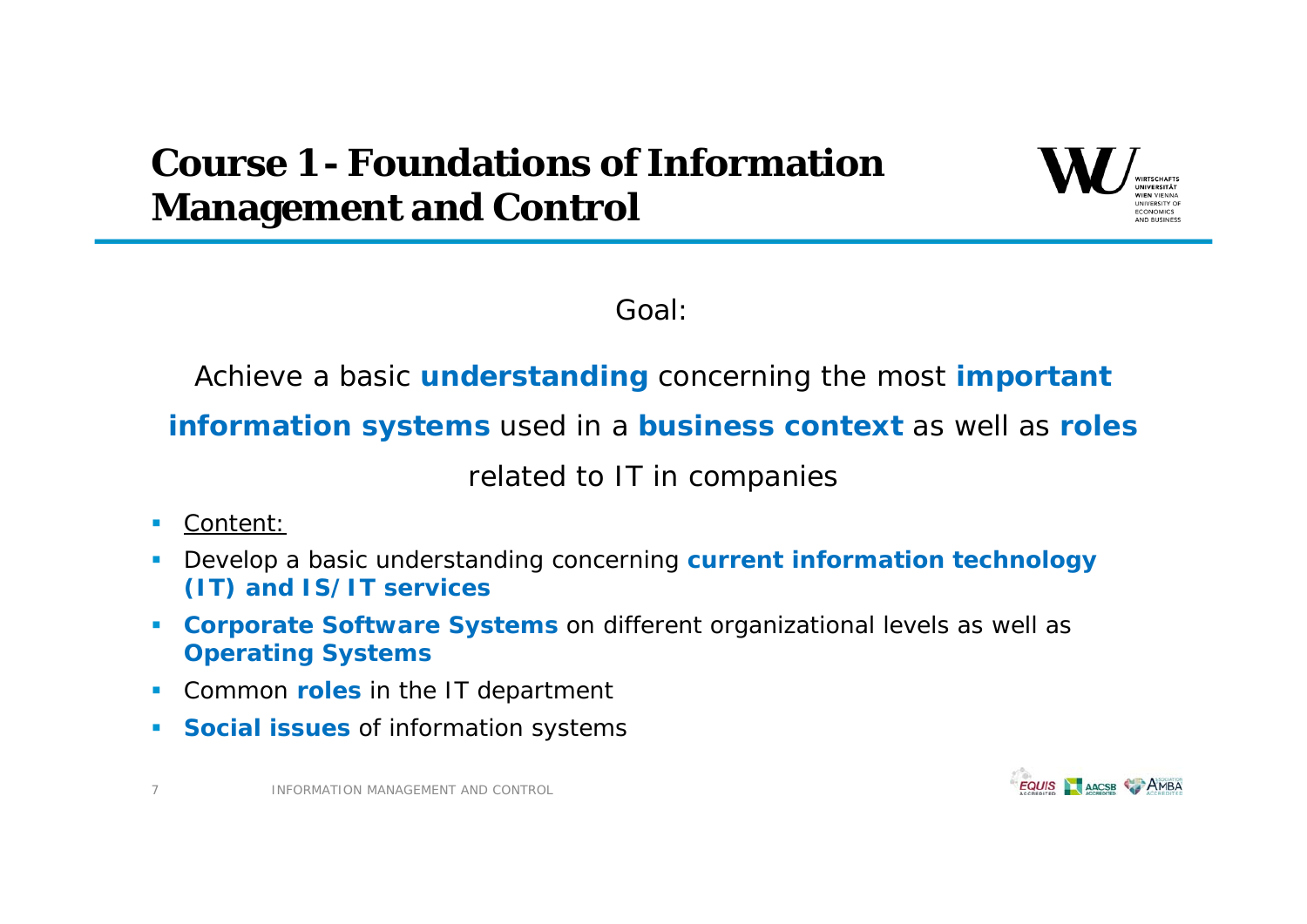



Goal:

Understand what an **IS strategy** is and how it is used **to generate value.** Be able to **design** and **interpret** selected **IS strategy performance models**

- Г Content:
- IS **strategy & governance principles** & **processes** based on IT Infrastructure Library (ITIL) & COBIT 5
- **Organizational requirements**
- $\mathcal{L}_{\mathcal{A}}$ **Challenges**, **risks**, and critical **success factors**
- $\blacksquare$  Frameworks and methodologies including valuation and selection, as well as **performance optimization**



INFORMATION MANAGEMENT AND CONTROL

8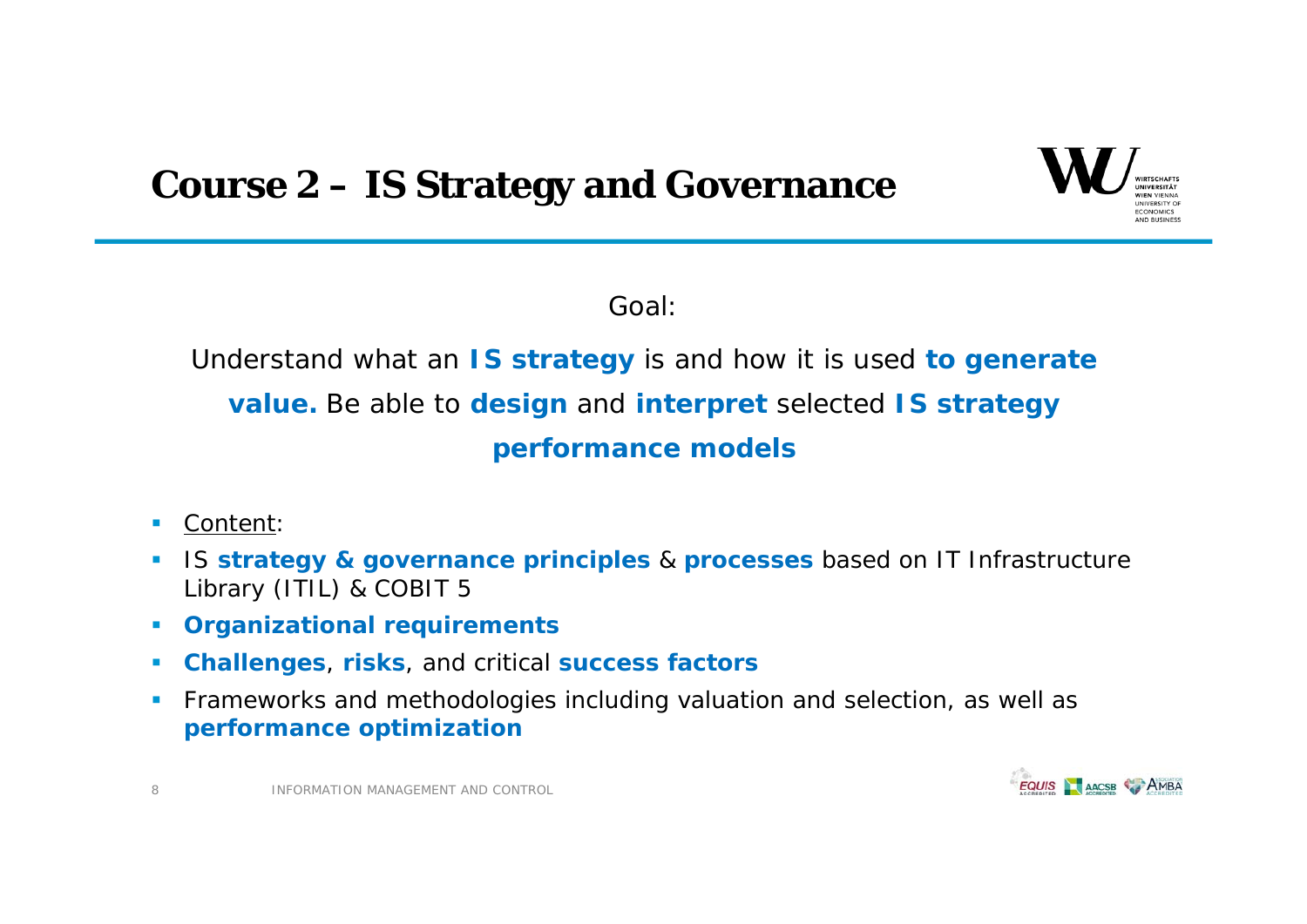# **Course 3 - IS Development Management and Control**



Goal:

### Develop an understanding towards managing the **purchase**

### **and/or development of innovative IS services**

Content:

9

- **IS/IT processes** of IS purchase and development (based on IT Infrastructure Library - ITIL)
- $\mathcal{L}_{\mathcal{A}}$ Performance and **software metrics**
- **IS/IT investments:** cost-benefits assessments, purchase and development risks
- $\mathbf{r}$ (Open) **IS/IT innovation**

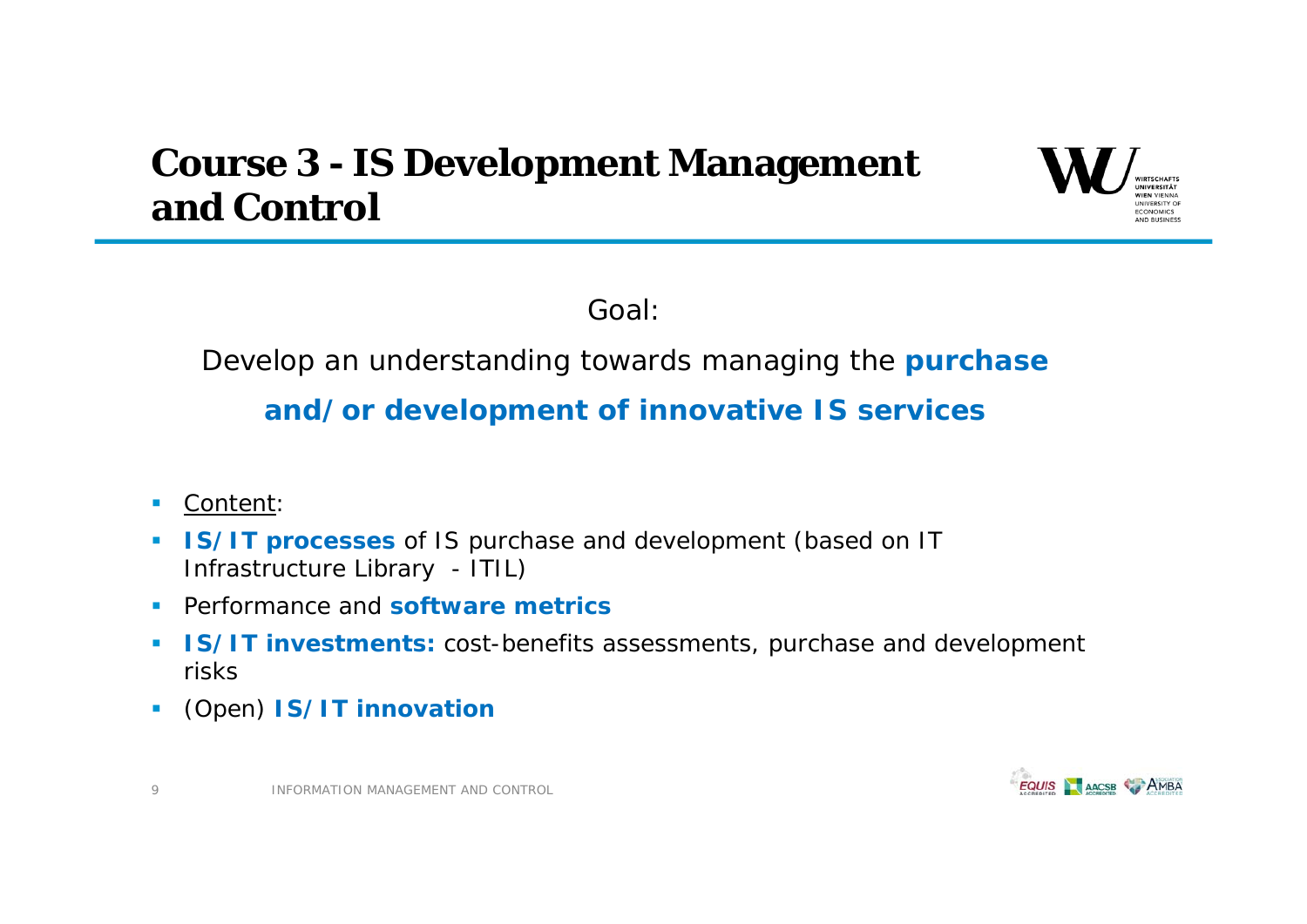# **Course 4 - IS Operations Management and Control**



Goal:

### Develop a profound understanding on **operational management**

of **Information Systems** in companies

- $\mathcal{L}_{\mathcal{A}}$ Content:
- **IS/IT Service Management:** processes, functions, frameworks, standards (ITIL, ISO/IEC 20000, CMMI-SVC …)
- **IS/IT Systems Management (Technical Management):** Processes, function, frameworks (TOGAF, FCAPS, ISO/IEC 2700n …)
- $\mathcal{L}_{\mathcal{A}}$ Relevance and application in companies

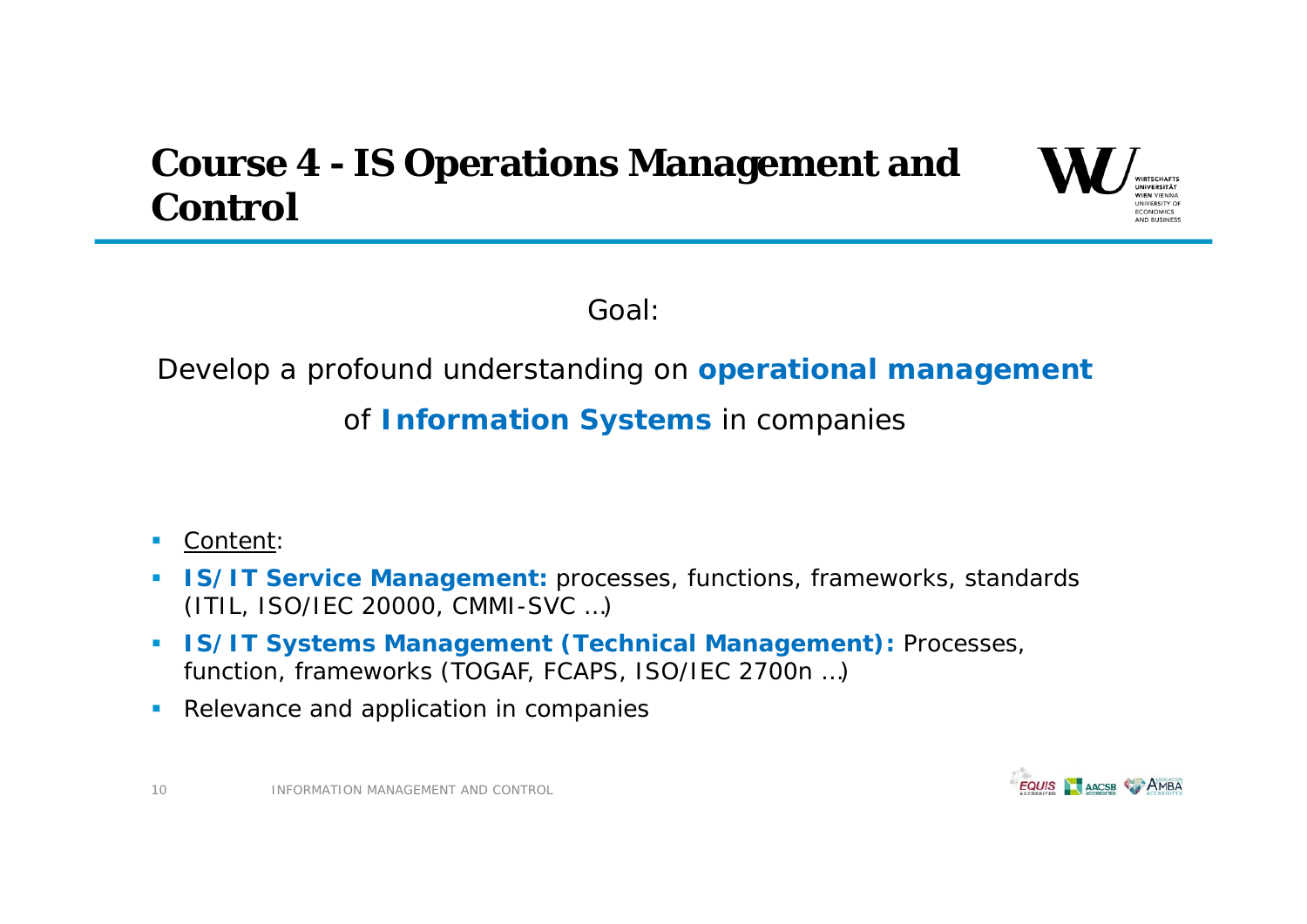# **Course 5 – Research Project on Information Management and Control**



- **Final course**
- $\vert \cdot \vert$ **Different topics (to fit your interests)**
- **Preparation for future research projects (e.g., Bachelor** thesis)



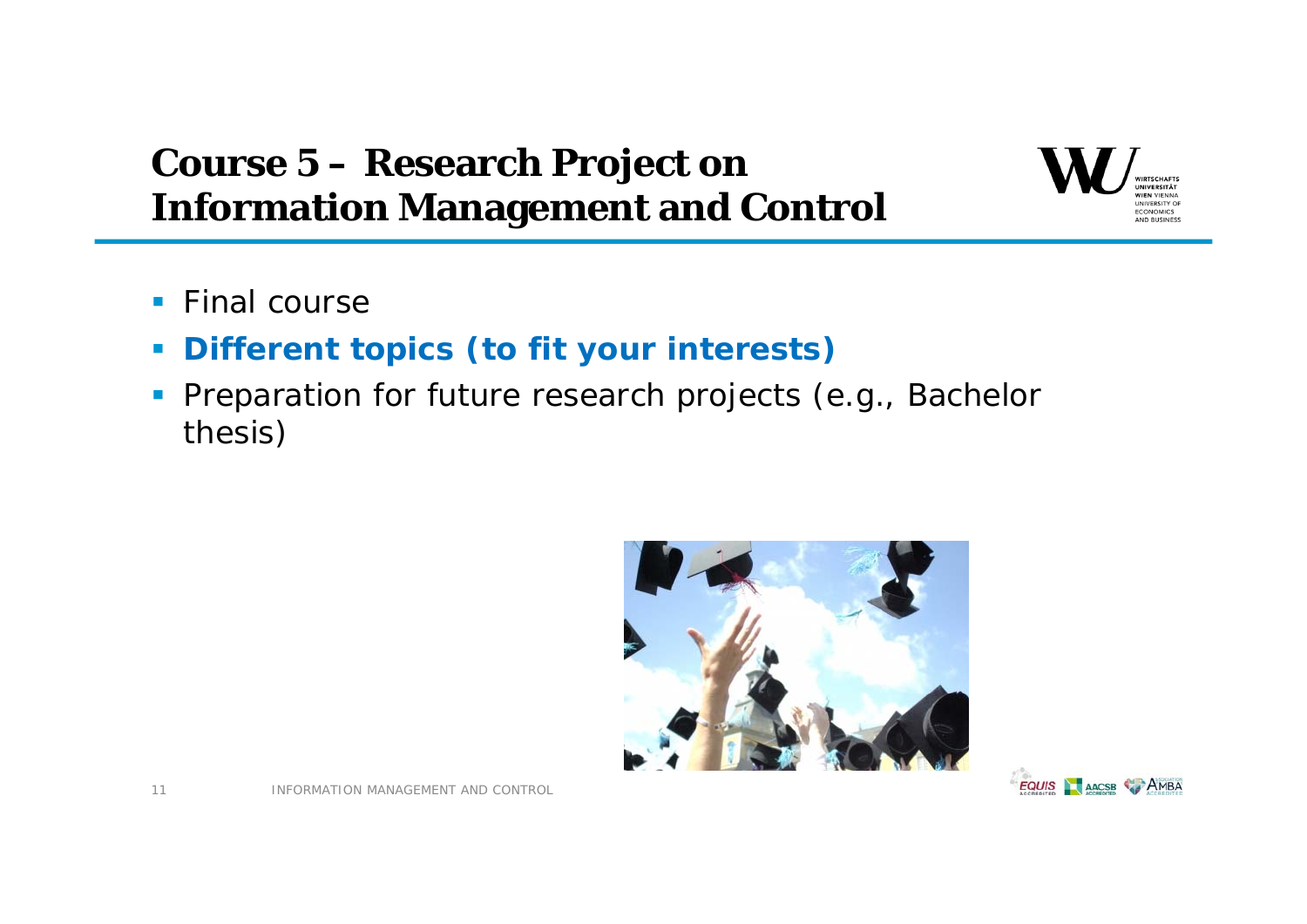

# **SBWL IMCFacts & Figures**

- **Per semester / term** 
	- $\mathcal{L}_{\mathcal{A}}$ **30 students**
	- **I** Duration (min.): **2 semesters**
	- Every course at least **1x** per semester
	- Courses in **English**
		- $\overline{\phantom{a}}$  *Reason: English is the world-wide language in information systems. In addition, to qualify for the Information Systems Master at WU, you have to verify IT-related courses in English* (see http://www.wu.ac.at/programs/en/master/is)
		- **"PI" for all courses**
- Acceptance of students **based on average grades**  (ranking of all successfully completed ECTS)

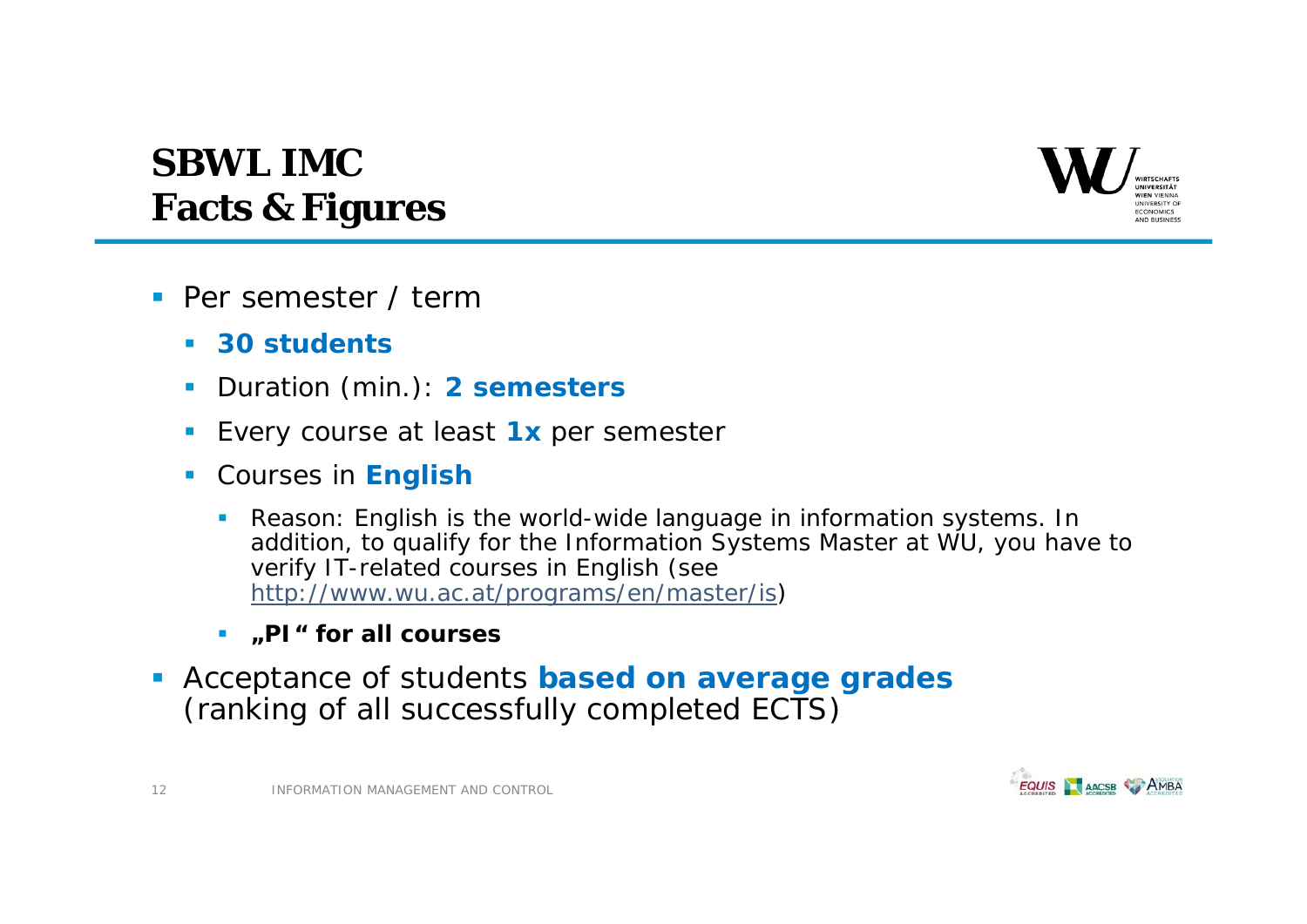# CONOMICS AND RUSINESS

## **Requirements**

- For the German speaking bachelor programs, successful completion of:
	- ✔ STEOP
	- Accounting and Management Control 1 & 2
	- $\checkmark$  Business Information Systems 1
	- $\checkmark$  Private Business Law 1
	- $\checkmark$  Statistics
- For the English speaking bachelor program, successful completion of:
	- ✔ STEOP
	- $\checkmark$  At least 42 ECTS Credits of the main program phase except the "Academic Skills".
- **10 out of the available 30 places will be preferably given to students, which** have already completed at least one course of the major 'Business Information Systems' (Wirtschaftsinformatik).

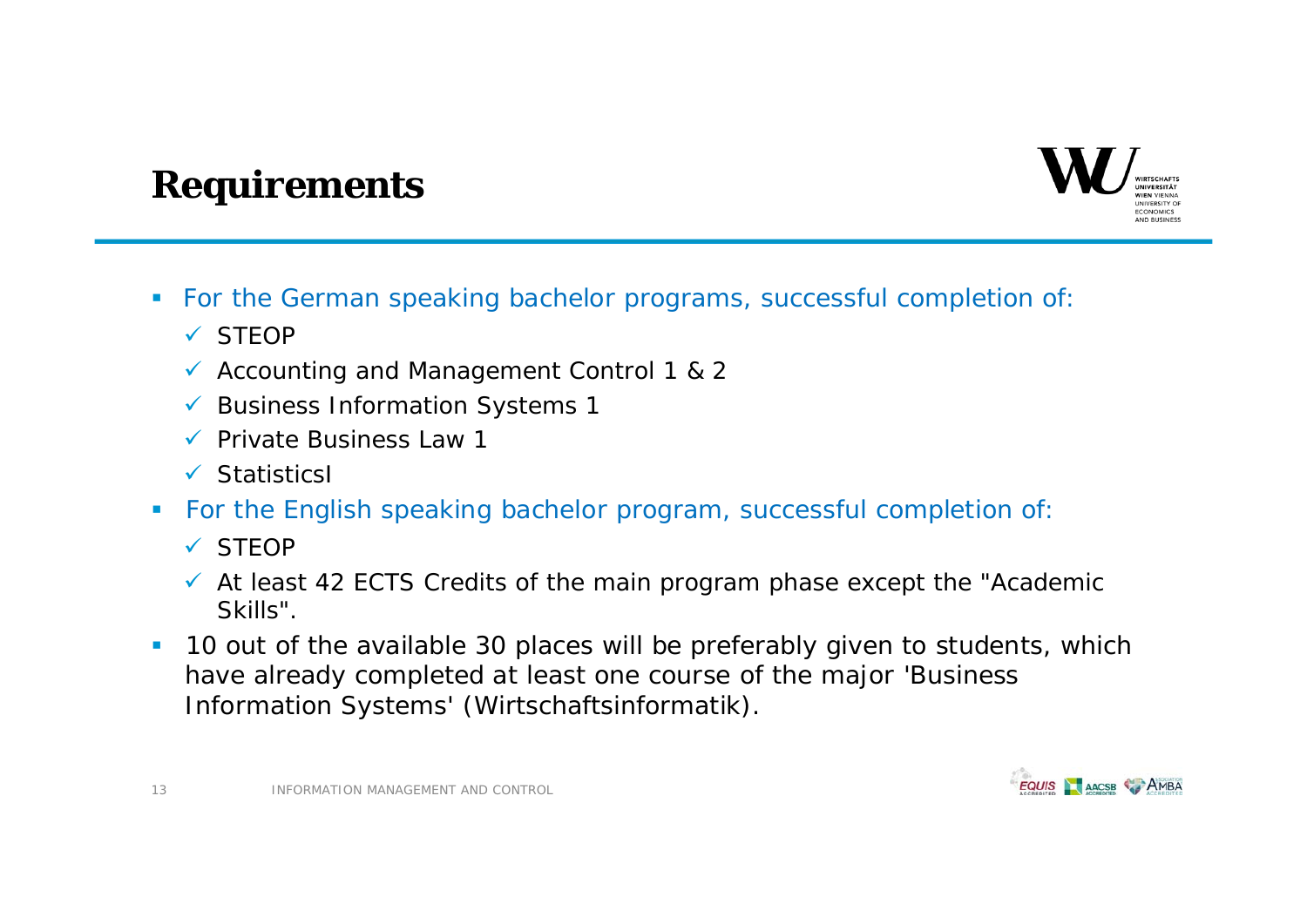

## **Admission Process**

- **1. You register** for **ET 1031** (Access to Specialization in Business Administration: Information Management and Control)
- **2. We inform** the best 30 students within two work days after the end of the registration phase
- **3. Accepted students register** for course 1 of our SBWL (Foundations of Information Management and Control)
- **If there are places left after the PI registration phase, all** remaining students will have the chance to directly register for the introductory PI (**first come first serve**)

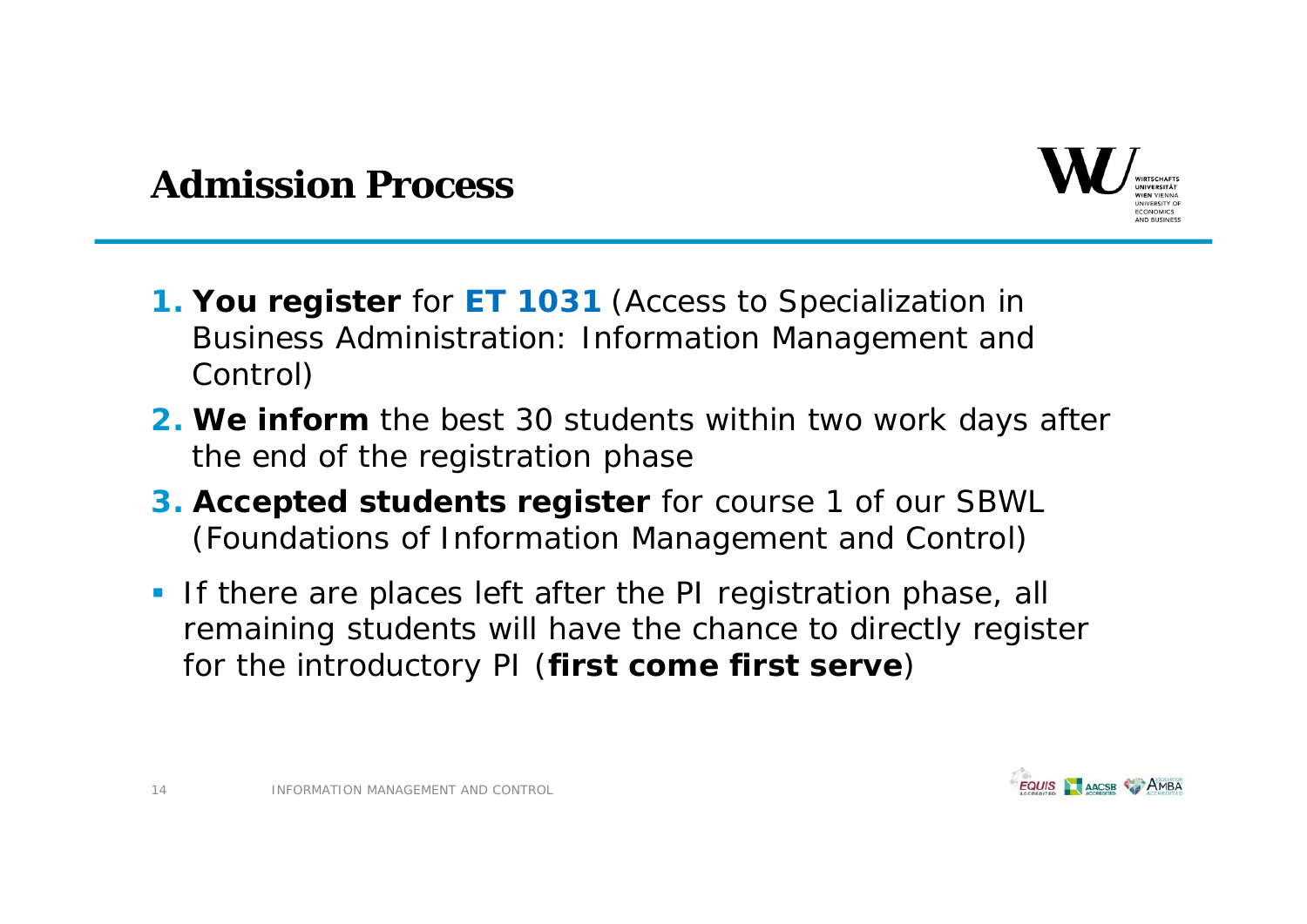

### **Important Dates**

The important **dates** for **winter semester 2022 / 2023** are as follows:

**Registration phase (ET 1031) 24.08.2022 (14:00) - 29.08.2022 (23:59)**

Notification of acceptance (via email)

#### **05.09.2022**

- **Registration phase for accepted students (PI 4704) 15.09.2022 (14:00) - 18.09.2022 (23:59)**
- $\mathcal{L}_{\mathcal{A}}$  *If free places available (first come first serve):* Second registration phase for students on the waiting list (PI 0759) **21.09.2022 (14:00) - 07.10.2022 (23:59)**
- **First unit of introductory course 1 (PI 0759) 11.10.2022 (14:00 - 16:30)**

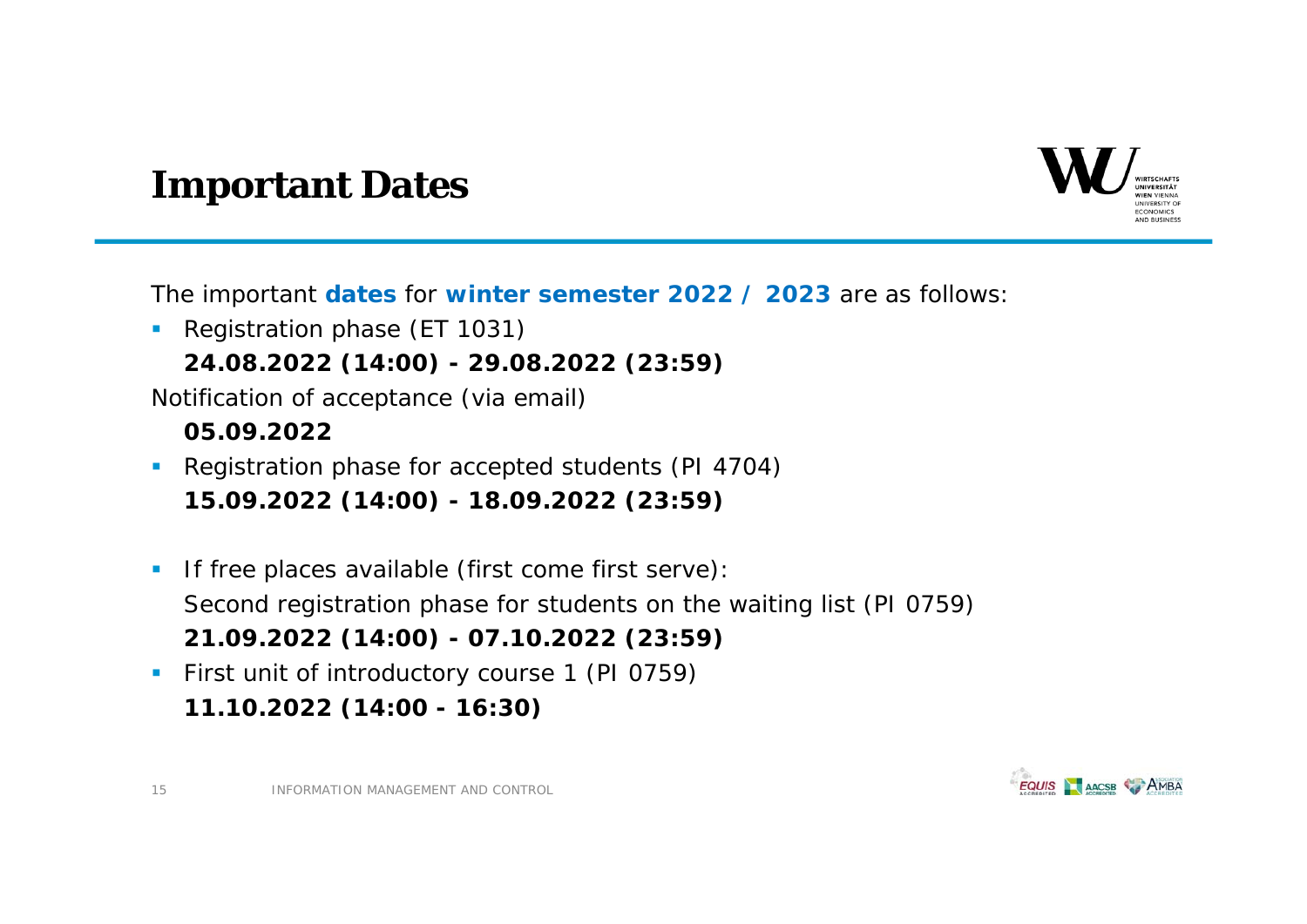### **Who we are …**



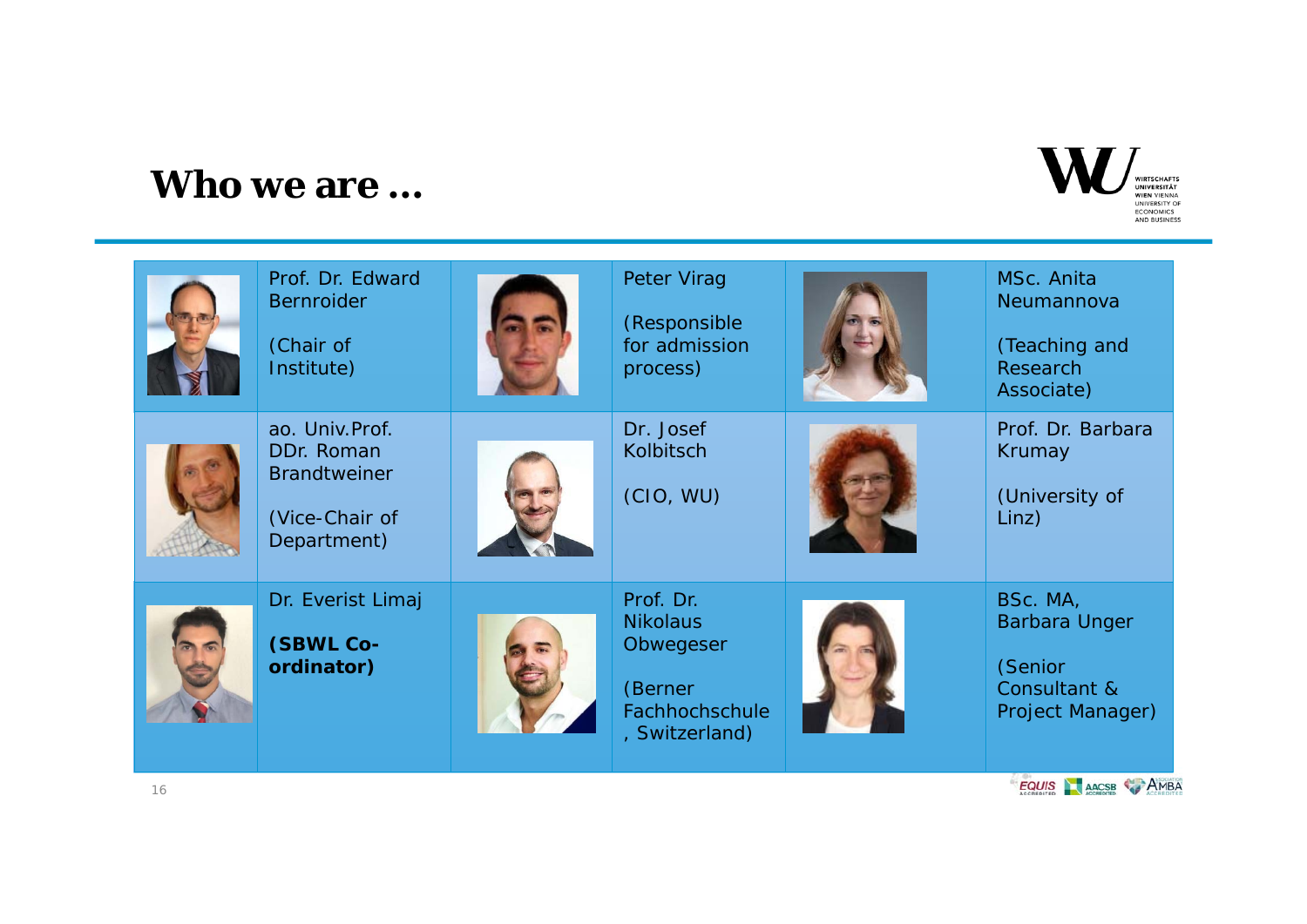

## **Bachelor Thesis**

- After finishing the specialization (SBWL)
- $\overline{\phantom{a}}$  **Different topics**
	- $\mathcal{L}_{\mathcal{A}}$ Related to the topics of the members of the institute
	- г Please contact the members of the institutes directly
	- **You can even suggest a topic you are interested in**

#### $\mathcal{L}_{\mathcal{A}}$ **Process**

- 1.Contact via mail – providing a possible topic (1 page description)
- 2.First meeting & feedback
- 3.. Submit proposal based on feedback(approx. 5 pages)
- 4. Acceptance or rejection
- 5. Finish your Bachelor thesis within 1 semester

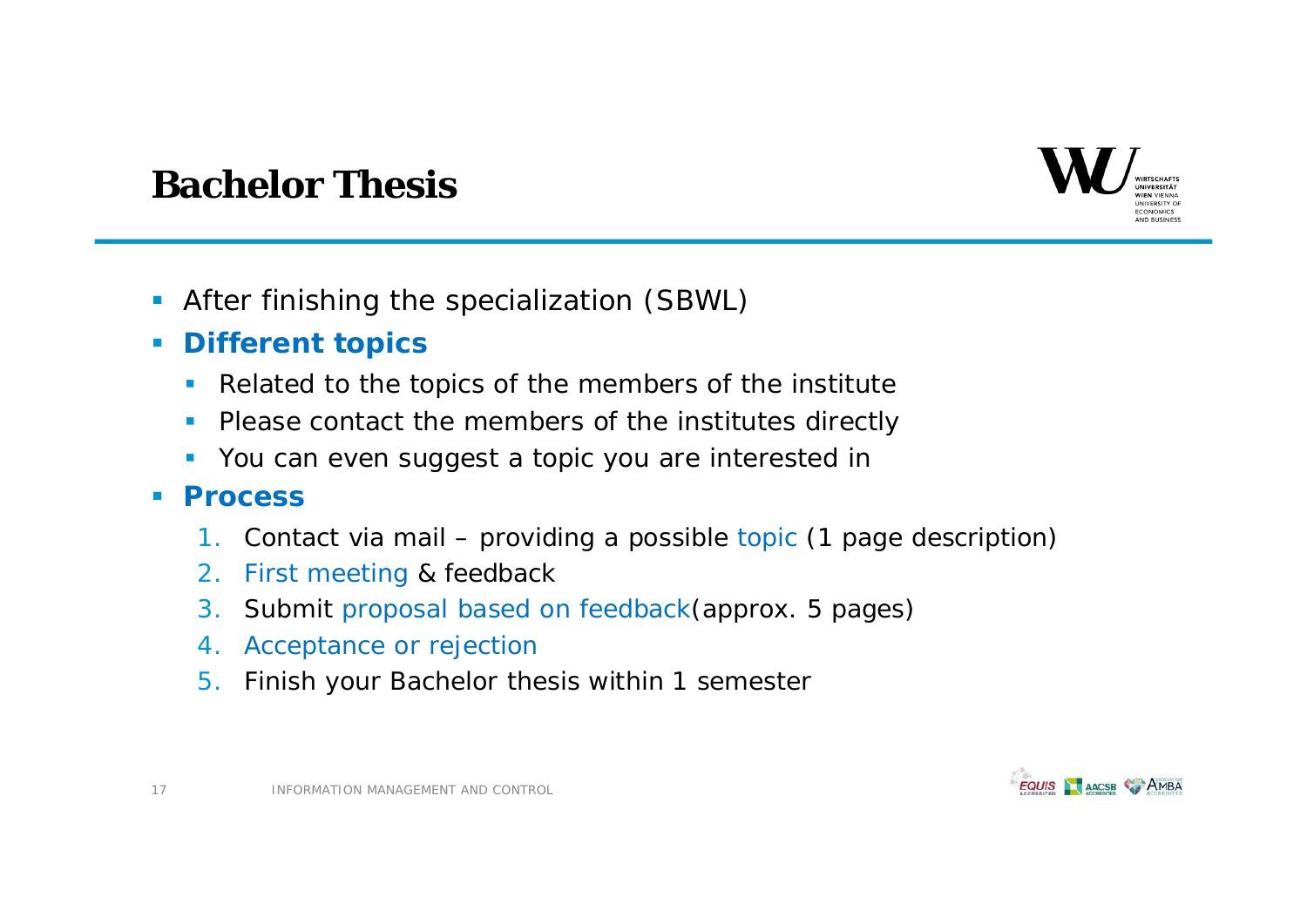# **Practitioner Talk & Informal Get-Together**



- **For students in the specialization we organize different events**
- $\blacksquare$  "Practitioner Talk"
	- $\mathcal{L}_{\mathcal{A}}$ **Different topics** presented by our business partners and Alumni
- Get-together after the talk
	- $\overline{\phantom{a}}$  Platform for exchanging information with students of other semesters / alumni

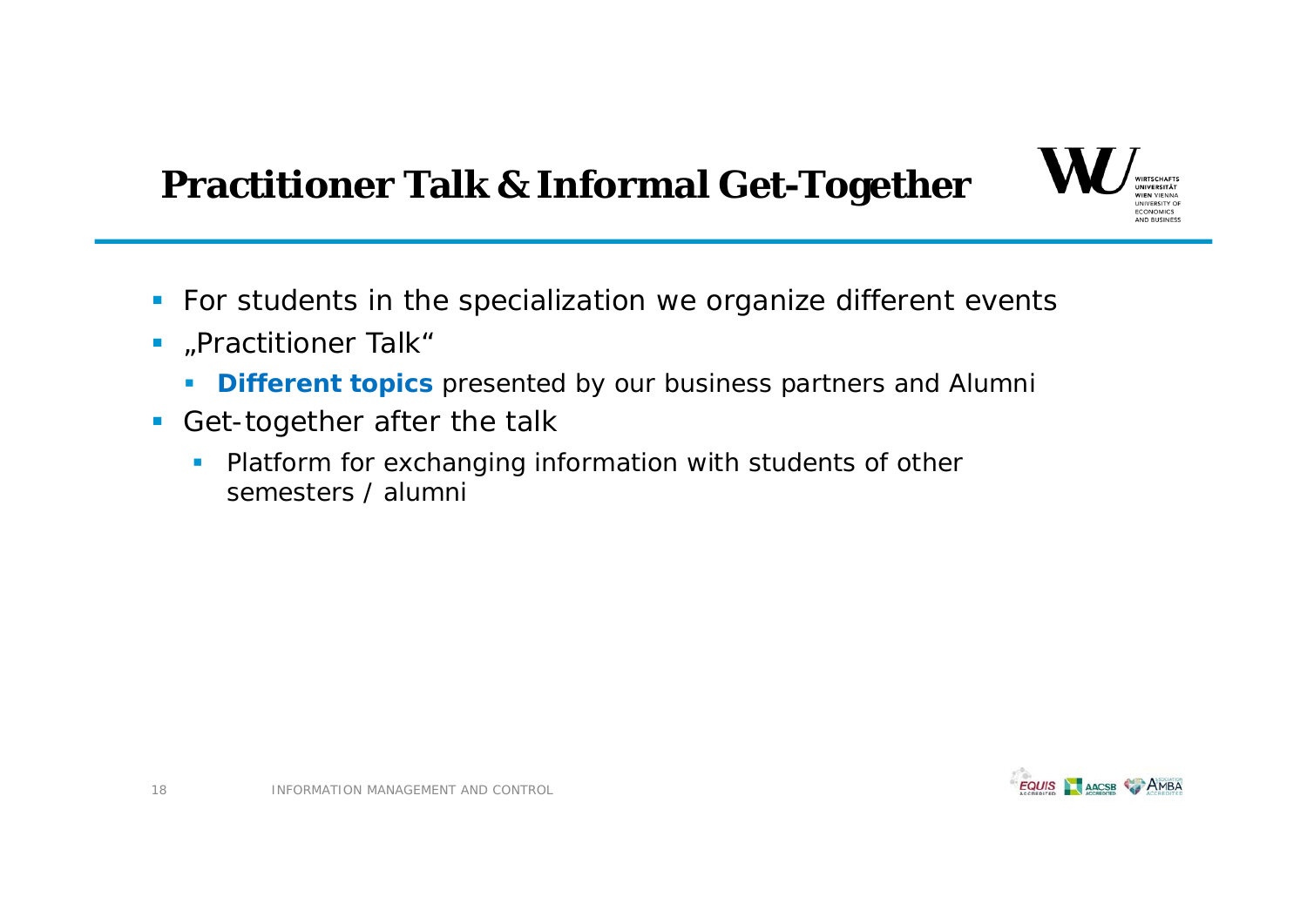# **Impressions**





INFORMATION MANAGEMENT AND CONTROL



19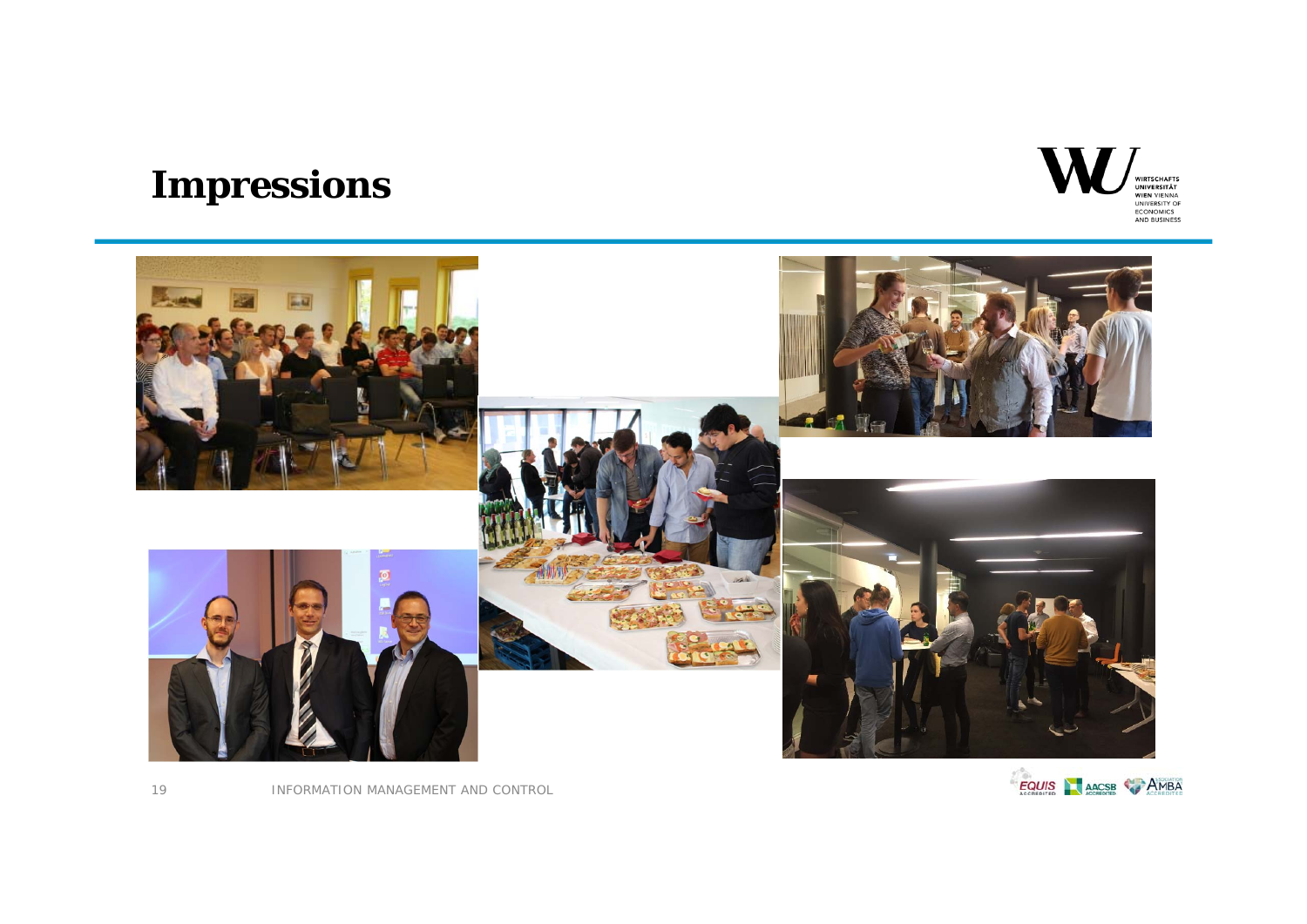# **Business Partners(Excerpt)**





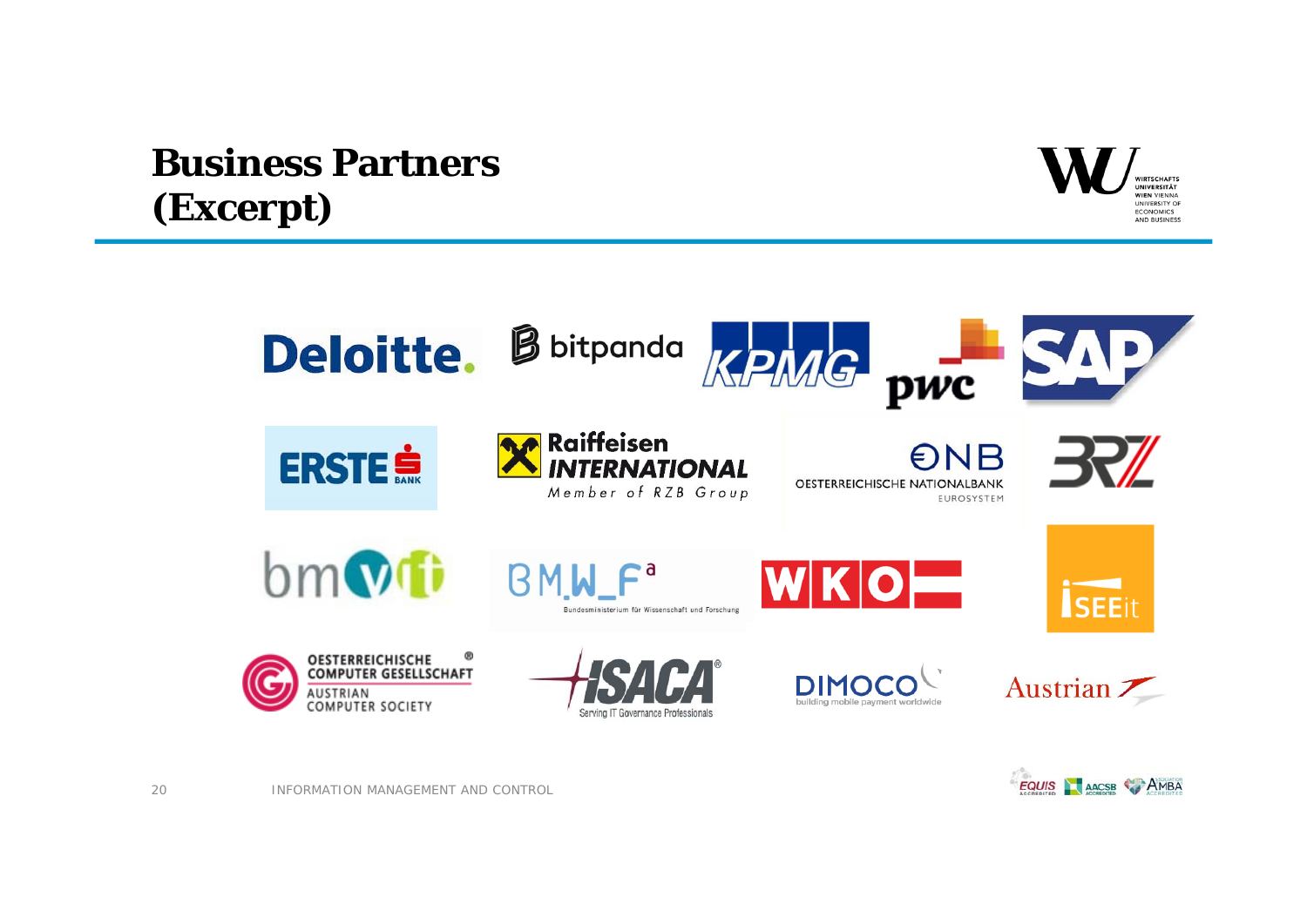![](_page_20_Picture_1.jpeg)

![](_page_20_Picture_2.jpeg)

### **Maja Pavlovic**

- П MSc: Imperial College London (offer from LSE) / Internship: Deutsche Bank
	- "My experience with the Institute for Information Management and Control is that of a highly supportive and collaborative environment. Several group projects with students and the inherent discussions of relevant literature not only deepen one's theoretical knowledge but also train invaluable soft skills. Having gained a more profound understanding of innovation management of information systems development has already helped me at my current work experience at the Deutsche Bank's Digital Factory. Overall, the institute's instructors provided fast and high quality support throughout the whole specialisation (e.g. single queries, group projects, seminar papers and bachelor thesis). Above all, Prof. Bernroider's supervision of my seminar and bachelor theses, and tremendous support during my Master applications enabled me to secure MSc offers for the London School of Economics (LSE), Imperial College London and an interview with University College London (UCL)."

![](_page_20_Picture_6.jpeg)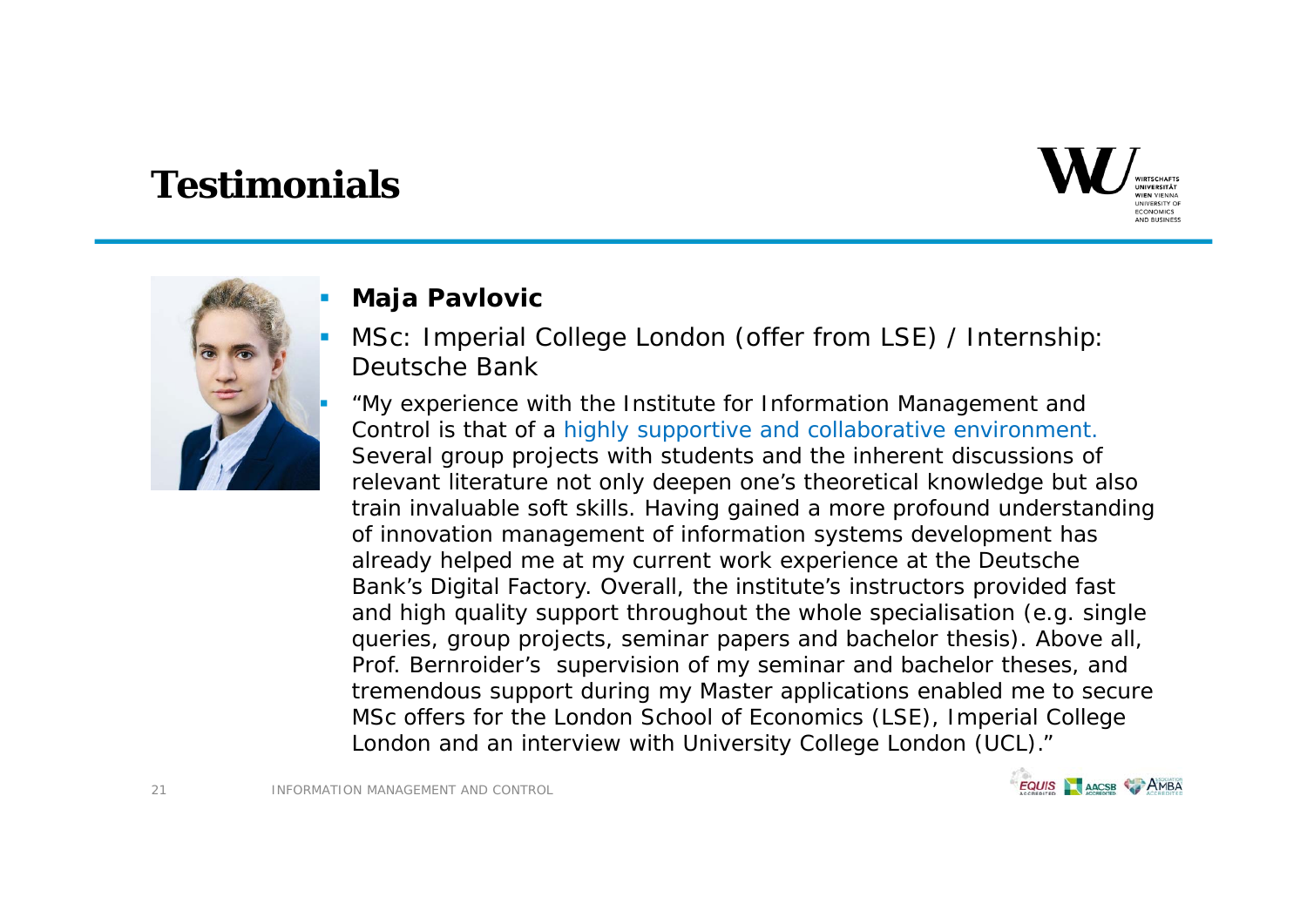![](_page_21_Picture_1.jpeg)

![](_page_21_Picture_2.jpeg)

- **Stefan Fischer**
- Firma: **Deloitte FSI Advisory**
- Stelle: **Consulting (Financial Service Industry)**

"In meiner jetzigen Tätigkeit liegt primär der Fokus auf der Entwicklung von webbasierten Tools im Bereich Risikomanagement, sowie Quick-Checks von regulatorischen Richtlinien. Durch die Inhalte der Vorlesungen des Institute for Information Management and Control konnte ich eine sehr gute Grundlage für die aktuelle Tätigkeit schaffen."

![](_page_21_Picture_7.jpeg)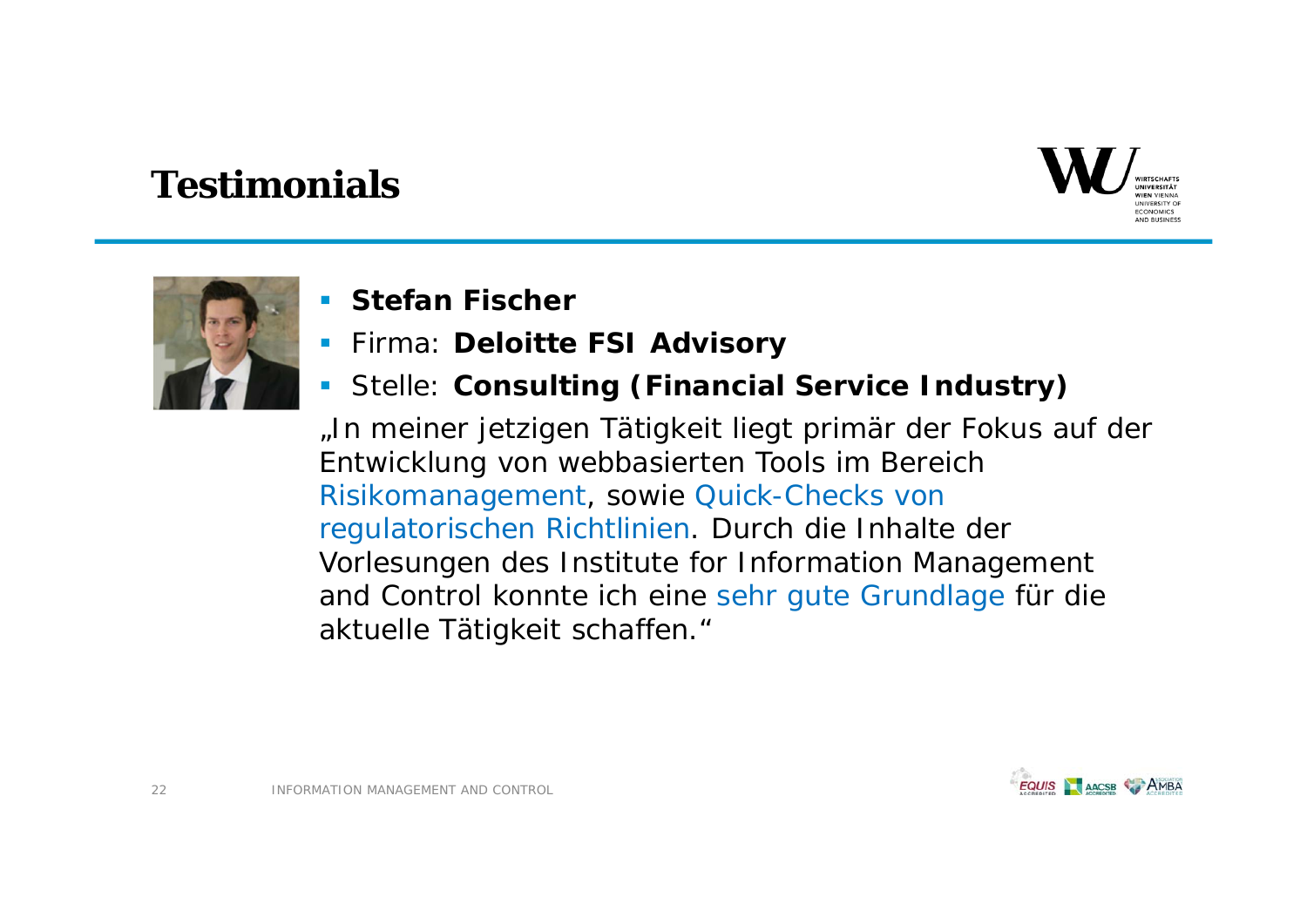![](_page_22_Picture_1.jpeg)

![](_page_22_Picture_2.jpeg)

- **K** Matthias Kollin
- Firma: **PwC Österreich**
- Stelle: **Consultant - Consulting & Risk Services**

"Bei meiner Arbeit kann ich die Lehrinhalte des Instituts ideal in die Praxis umsetzen. Themen wie COBIT und ITIL sind für mich essentiell bei der Prüfung von IT-Kontrollen und Prozessen in Unternehmen. Ich bin davon überzeugt, dass die Erfahrungen dieses Kurses mir einen Vorteil beim Berufseinstieg verschafft haben."

![](_page_22_Picture_7.jpeg)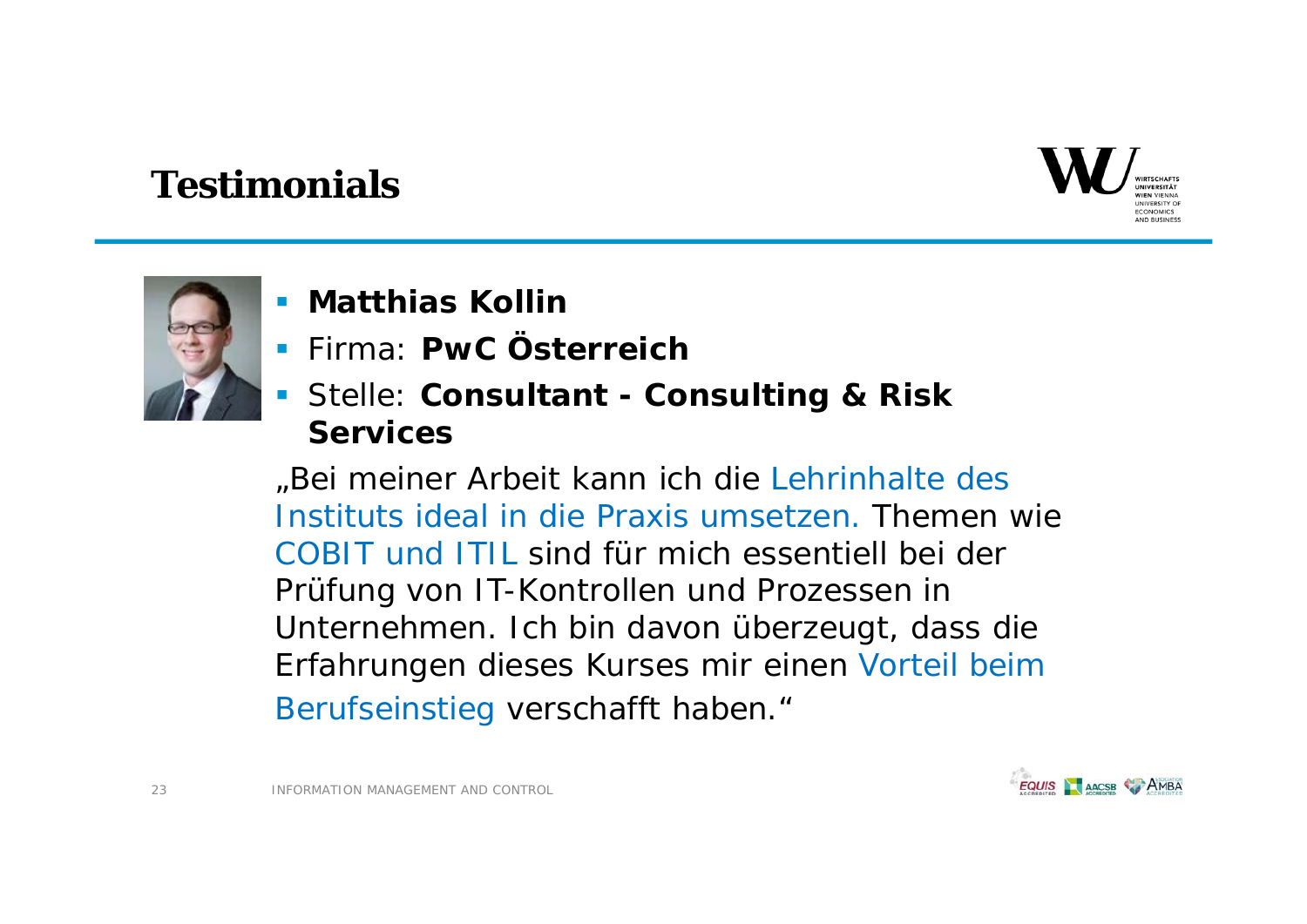![](_page_23_Picture_1.jpeg)

![](_page_23_Picture_2.jpeg)

- П **Milen Ivanov**
- П Company: **HILTI AG**

### Position: **Global IT Release Manager**

"Looking back, I can definitely state that the education offered at the Institute for Information Management and Control was a very good preparation for my current assignment as a Global IT Release Manager in a multinational company. In my opinion the importance of IT governance will grow more and more for all enterprises, which aim for efficiency and productivity of their IT processes, and face a demanding business environment."

![](_page_23_Picture_7.jpeg)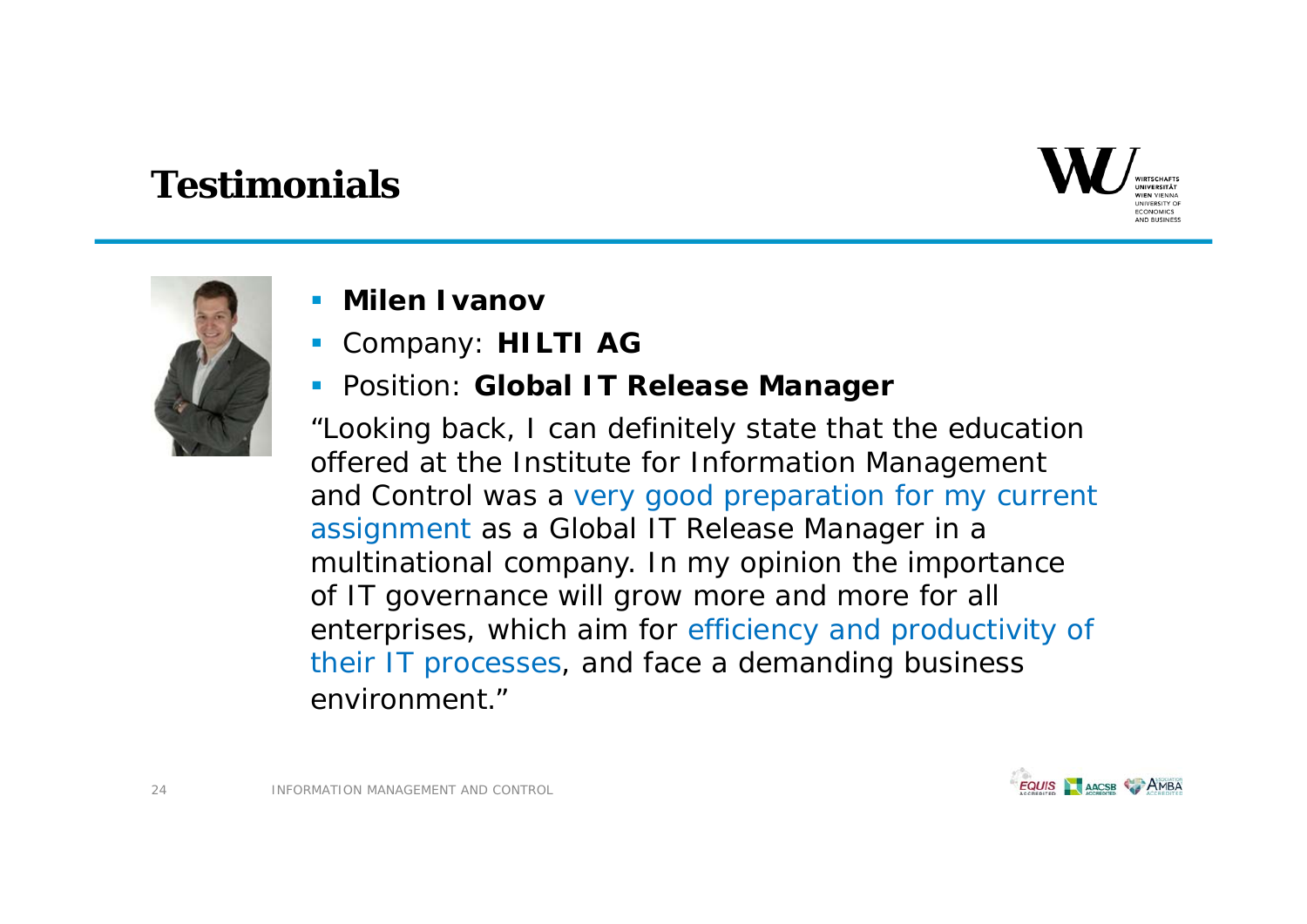![](_page_24_Picture_0.jpeg)

## **Follow-up**

 All information about our SBWL can be found at our institute homepage

# **wu.ac.at/imc**

![](_page_24_Picture_4.jpeg)

![](_page_24_Picture_5.jpeg)